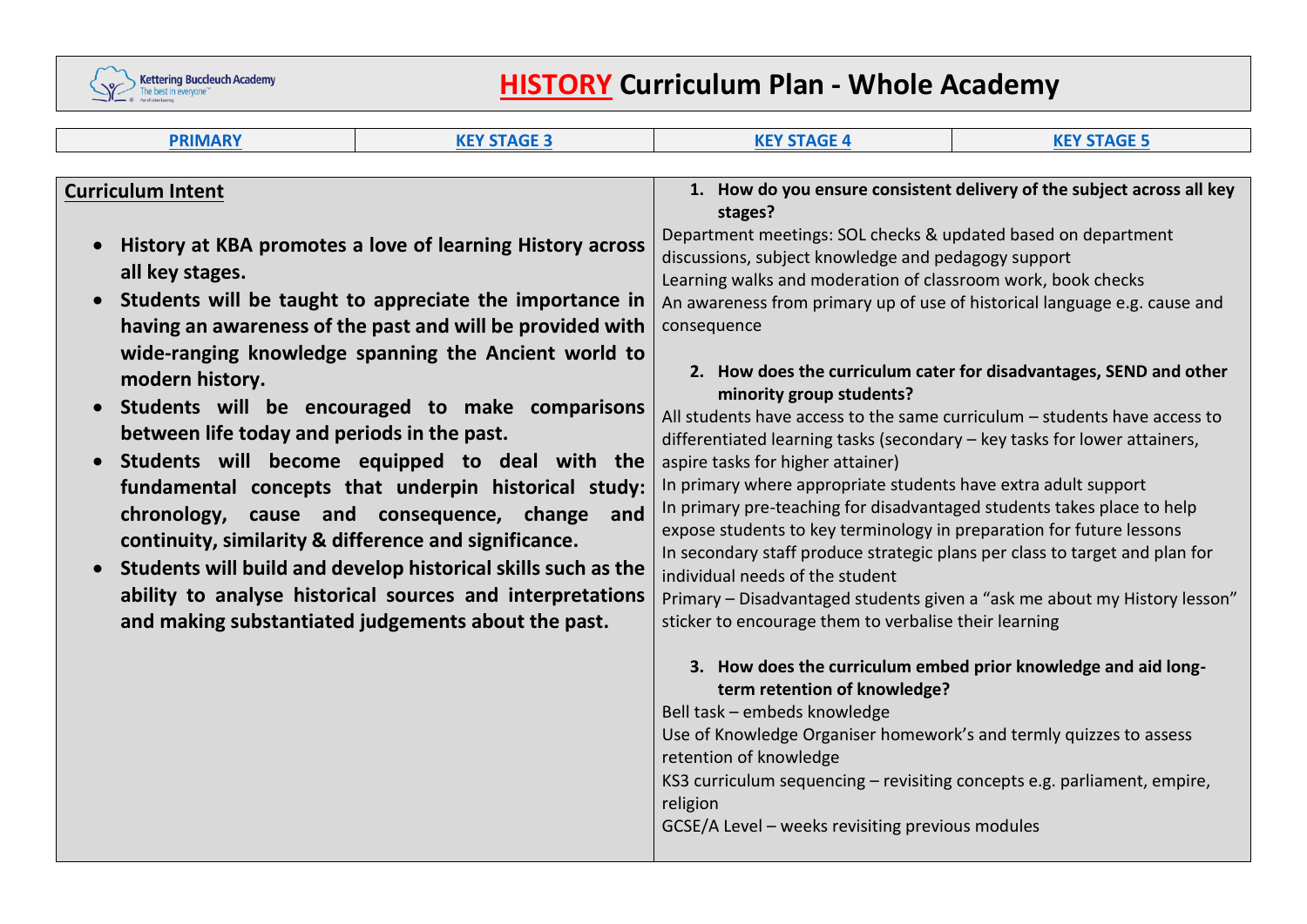#### <span id="page-1-0"></span>**PRIMARY**

| Kettering Buccleuch Academy<br><b>Primary History Curriculum</b> | Year 1                                                                                                             | Year <sub>2</sub>                                                                                                                                                                                                                                                                                                                                                                                                                                                                                                                                                                                                                                                    | Year 3                                                                                                                            | Year 4                                                                                                               | Year 5                                                                                                                                                                             | Year <sub>6</sub>                                                                                                                          |
|------------------------------------------------------------------|--------------------------------------------------------------------------------------------------------------------|----------------------------------------------------------------------------------------------------------------------------------------------------------------------------------------------------------------------------------------------------------------------------------------------------------------------------------------------------------------------------------------------------------------------------------------------------------------------------------------------------------------------------------------------------------------------------------------------------------------------------------------------------------------------|-----------------------------------------------------------------------------------------------------------------------------------|----------------------------------------------------------------------------------------------------------------------|------------------------------------------------------------------------------------------------------------------------------------------------------------------------------------|--------------------------------------------------------------------------------------------------------------------------------------------|
| Autumn                                                           | <b>Family History</b><br><b>Historical Significance</b><br>What is my family history?                              | The Great Fire of<br>London<br><b>Historical significance</b><br>Why do we call the great fire<br>of London great?                                                                                                                                                                                                                                                                                                                                                                                                                                                                                                                                                   | <b>Ancient Egypt</b><br>Causation<br>Ancient Egypt - would you<br>want to be a pharaoh?                                           | <b>Mayans</b><br><b>Similarity &amp; difference</b><br>How was life similar for<br><b>Mayans and Ancient Greeks?</b> | Settlement by Anglo-<br>Saxons<br><b>Similarity &amp; difference</b><br>What can we learn about the<br>Anglo-Saxons from what we<br>see today?                                     | Longitudinal study:<br>The Victorians<br>Change & continuity<br>Is it fair for the Victorian<br>period to be called 'The<br>Golden Years'? |
| Spring                                                           | Longitudinal study:<br>Community and family<br>Change and continuity<br>How has my community<br>changed over time? | Comparison of<br><b>Explorers</b><br><b>Similarity &amp; difference</b><br>Was Tim Peake a more<br>successful astronaut than Neil<br>Armstrong?                                                                                                                                                                                                                                                                                                                                                                                                                                                                                                                      | Stone Age & Iron age<br><b>Similarity &amp; difference</b><br>How was life in a prehistoric<br>settlement different to today?     | <b>Roman Empire</b><br>Change & continuity<br>How did the Roman Empire<br>change over time?                          | <b>Viking invasions</b><br>Causation<br>Why do the Vikings have a<br>violent reputation, and do<br>they deserve it?                                                                | The world at war<br>Causation<br>Why did the world go to war<br>and what impact did this have<br>on the world?                             |
| Summer                                                           | Castles<br>Causation<br>How do castles keep people<br>safe?                                                        | Walter Tull - A legacy<br><b>Historical significance</b><br>What impact did Walter have<br>on the UK?                                                                                                                                                                                                                                                                                                                                                                                                                                                                                                                                                                | <b>Ancient Greece</b><br><b>Historical significance</b><br><b>How did the Ancient Greeks</b><br>change the way we think<br>today? | Roman Empire in<br><b>Britain</b><br>Causation<br>How did the Romans keep<br>control of Britain?                     | Longitudinal study:<br>The Tudors - The war of<br>the roses<br><b>Historical Significance</b><br>Is it right for people of the<br>same country to fight each<br>other for control? | Longitudinal study:<br>power, empire and<br>democracy<br>Change & continuity<br>How have people's rights in<br>Europe changed over time?   |
| <b>EYFS</b>                                                      |                                                                                                                    | Children in early years settings follow the national curriculum that highlights the importance in awareness of the past. Children are introduced to words and phrases relating to the passing of time. This includes<br>the chronological study of their family and exposure to the chronological history of their local community. They can make comparisons between life today and periods in the past. Within the early years setting<br>children study life in prehistoric times learning about dinosaurs and fossils. Children will also undergo a study into more recent history dating after 1900, looking at the history of space travel and its importance. |                                                                                                                                   |                                                                                                                      |                                                                                                                                                                                    |                                                                                                                                            |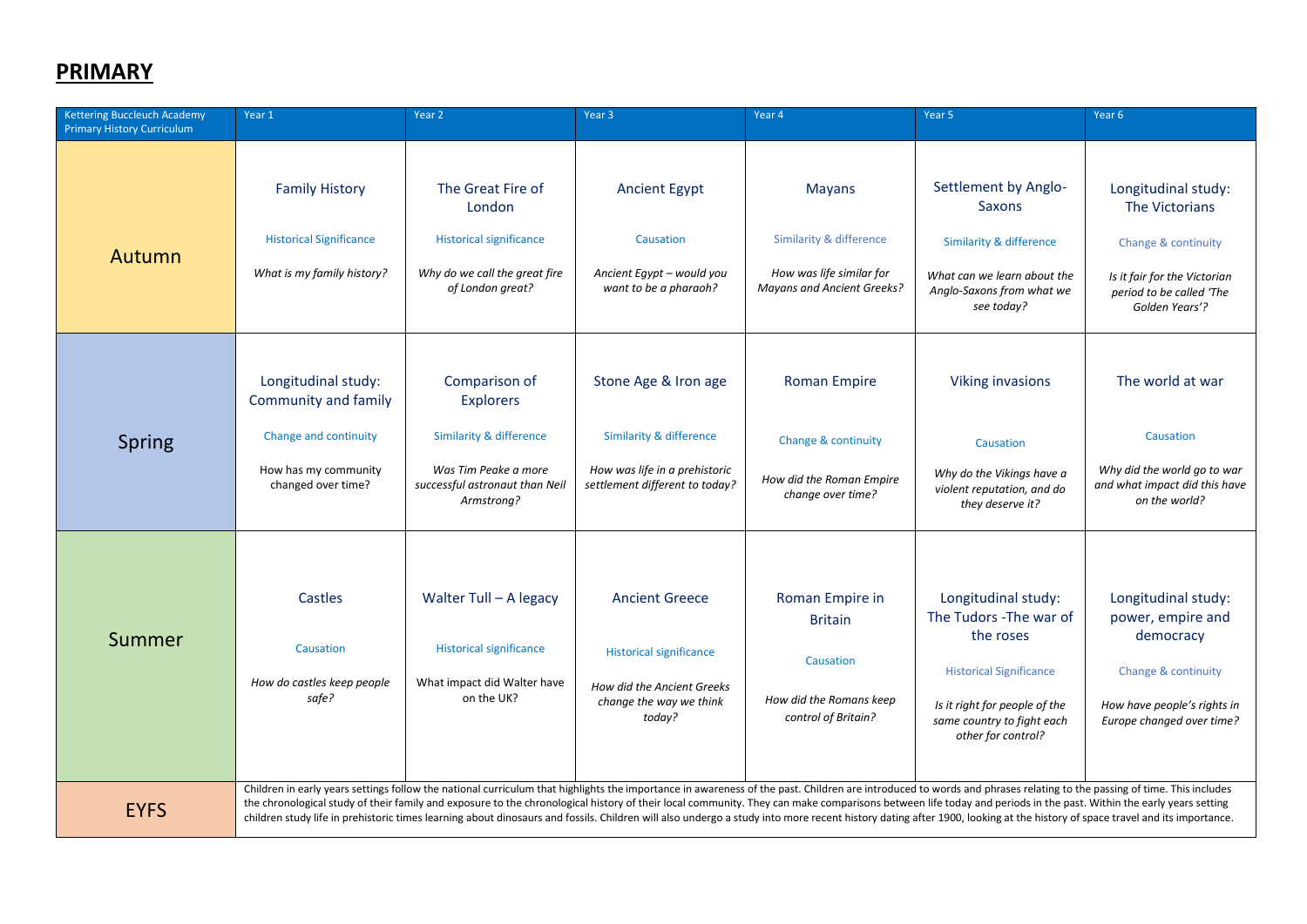## <span id="page-2-0"></span>**KEY STAGE 3**

|                                                                                                                                                             | $1st$ Half of the year (Sep – Jan)                                                                                                                                                                                                                                                                                                                                                                                                                                                                                                        | 2 <sup>nd</sup> Half of the year (Jan-July)                                                                                                                                                                                                                                                                                                                                                                                                                                                                  |
|-------------------------------------------------------------------------------------------------------------------------------------------------------------|-------------------------------------------------------------------------------------------------------------------------------------------------------------------------------------------------------------------------------------------------------------------------------------------------------------------------------------------------------------------------------------------------------------------------------------------------------------------------------------------------------------------------------------------|--------------------------------------------------------------------------------------------------------------------------------------------------------------------------------------------------------------------------------------------------------------------------------------------------------------------------------------------------------------------------------------------------------------------------------------------------------------------------------------------------------------|
| 7<br><b>Note: Pupils who have</b><br>two History teachers<br>per week will explore<br>these same topics in an<br>alternative but<br>chronological sequence. | Students will learn about the medieval world by exploring:<br>What Medieval Baghdad reveals about the Muslim world.<br>$\bullet$<br>The Norman conquest of 1066, why William I won the Battle of Hastings and<br>how the Normans controlled England by 1087.<br>The ways religion affected medieval society.<br>Medieval medicine with a focus on the Black Death.                                                                                                                                                                        | Students will learn about the medieval world by exploring:<br>The consequences of a number of different challenges to medieval monarchs,<br>$\bullet$<br>including Thomas Becket, Magna Carta and the Peasant's Revolt.<br>What Mansa Musa's life reveals about the Mali Empire in the 16 <sup>th</sup> century.<br>$\bullet$<br>How life changed during the Renaissance by considering how ideas, inventions<br>and events led to change.                                                                   |
|                                                                                                                                                             | <b>Mid-Year Assessment</b><br>Medieval Baghdad, Norman conquest & control                                                                                                                                                                                                                                                                                                                                                                                                                                                                 | <b>End of Year Assessment</b><br>United Learning test: Medieval Baghdad, Norman control, medieval religion,<br>Mali Empire & challenges to medieval monarchs                                                                                                                                                                                                                                                                                                                                                 |
| 8<br><b>Note: Pupils who have</b><br>two History teachers<br>per week will explore<br>these same topics in an<br>alternative but<br>chronological sequence. | Students will learn about the Tudor and Stuart periods by exploring:<br>The Reformation across Europe and the reasons why Henry VIII broke with the<br>Catholic Church.<br>How religion changed under Edward VI, Mary I and Elizabeth I including the<br>$\bullet$<br>challenges faced by Elizabeth I.<br>The key events between the accession of James I and the Glorious Revolution<br>including how and why a Civil War broke out in England in 1642. Students will<br>explore the events of a local Civil War battle, Naseby in 1645. | Students will learn about key developments c1700-1900 by exploring:<br>The beginnings and respective merits of the British Empire and its impact,<br>focusing on a case study of India.<br>The Transatlantic Slave Trade and reasons for its abolition in the British Empire.<br>$\bullet$<br>Students will explore local links with the Kettering abolitionist William Knibb.<br>Why the Industrial Revolution began where it did and when it did.                                                          |
|                                                                                                                                                             | <b>Mid-Year Assessment</b><br>The causes of the English Reformation & Tudor religion                                                                                                                                                                                                                                                                                                                                                                                                                                                      | <b>End of Year Assessment</b><br>United Learning test: English Reformation, Tudor Religion, causes of the<br>English Civil War & the Transatlantic slave trade                                                                                                                                                                                                                                                                                                                                               |
| 9                                                                                                                                                           | Students will learn about key developments in the 20 <sup>th</sup> century by exploring:<br>The principal reasons why World War One broke out in 1914, including the<br>$\bullet$<br>longer, shorter and immediate causes.<br>The Western Front with a focus on those who fought in the British army, life in<br>the trenches and key battles such as the Somme.<br>How and why women gained the right to vote in 1918 by considering the<br>actions of the Suffrage movements and the impact of World War One.                           | Students will learn about key developments in the 20 <sup>th</sup> century by exploring:<br>The causes of World War Two including the role of the Treaty of Versailles, and<br>$\bullet$<br>the key turning points of the war.<br>How the persecution of Jews intensified and who was responsible for the Final<br>Solution.<br>After Easter students start their GCSE studies: Medicine in Britain, c1250-<br>present. Students who choose not to study History will follow the same<br>scheme of learning. |
|                                                                                                                                                             | <b>Mid-Year Assessment</b><br>The causes of World War One and Women's suffrage.                                                                                                                                                                                                                                                                                                                                                                                                                                                           | <b>End of Year Assessment</b><br>United Learning test: The causes of World War One, Women's Suffrage & the<br><b>Final Solution.</b>                                                                                                                                                                                                                                                                                                                                                                         |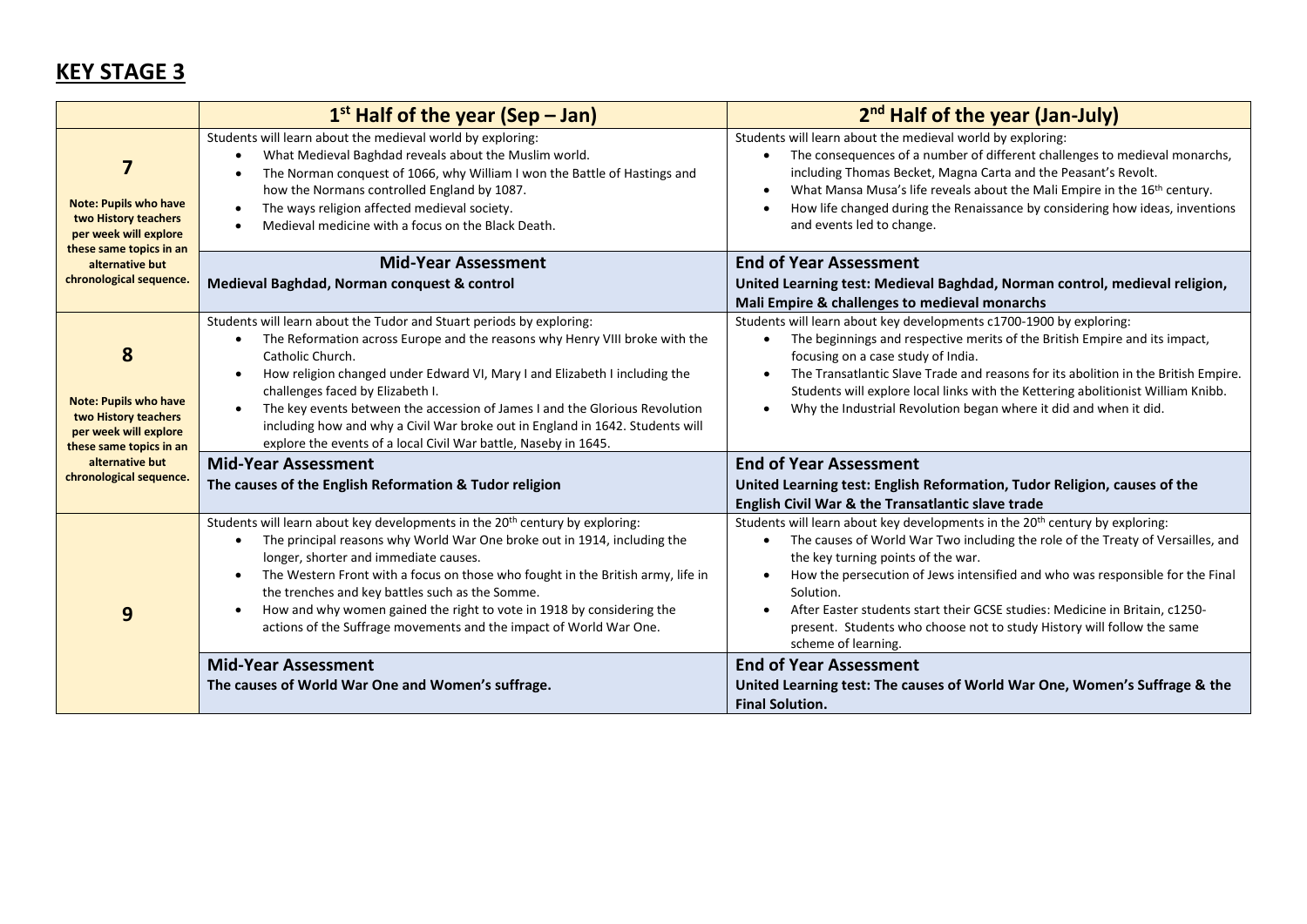## <span id="page-3-0"></span>**KEY STAGE 4**

<span id="page-3-1"></span>

|    | $1st$ Half of the year (Sep – Jan)                                                                                                                                                                                                                                                                                                                                                                                                                                                                                     | 2 <sup>nd</sup> Half of the year (Jan-July)                                                                                                                                                                                                                                                                                                                                                                                                        |  |  |
|----|------------------------------------------------------------------------------------------------------------------------------------------------------------------------------------------------------------------------------------------------------------------------------------------------------------------------------------------------------------------------------------------------------------------------------------------------------------------------------------------------------------------------|----------------------------------------------------------------------------------------------------------------------------------------------------------------------------------------------------------------------------------------------------------------------------------------------------------------------------------------------------------------------------------------------------------------------------------------------------|--|--|
|    | Paper 1 - Continue Medicine in Britain, c1250-present                                                                                                                                                                                                                                                                                                                                                                                                                                                                  | Paper 3 - Weimar & Nazi Germany, 1918-39 cont.                                                                                                                                                                                                                                                                                                                                                                                                     |  |  |
| 10 | Part A: Causes, treatment & prevention c1250-present<br>Beliefs about the causes of disease in the Middle Ages, Renaissance, Industrial & modern<br>age<br>Treatments and preventions of disease in the Middle Ages, Renaissance, Industrial &<br>$\bullet$<br>modern age<br>Middle Ages case study: The Black Death<br>٠<br>Renaissance case studies: The Great Plague, Andreas Vesalius & William Harvey<br>Industrial case studies: Edward Jenner & James Snow<br>Modern age case studies: Penicillin & lung cancer | Early unpopularity of Weimar Republic & unrest 1918-23<br>$\bullet$<br>Recovery & changes under the Weimar Republic, 1923-29<br>Early stages if the Nazi Party & the Munich Putsch 1923<br>The Great Depression 1929-32<br>The Rise of the Nazis 1929-33<br>Achieving Total Power 1933-34<br>The Machinery of Terror & propaganda<br>Women, young people & workers in Nazi Germany<br>Nazi Discrimination<br>Attitudes towards religion            |  |  |
|    | Part B: The British Sector of the Western Front, c.1914-18: Injuries, treatment and the trenches<br>The trench system and key battles<br>$\bullet$<br>Types of injury and illness on the Western Front<br>The work of the RAMC & FANY<br>The Chain of Evacuation<br>$\bullet$<br>Experiments and developments in treatment and surgery                                                                                                                                                                                 | Opposition                                                                                                                                                                                                                                                                                                                                                                                                                                         |  |  |
|    | <b>Mid-Year Assessment</b>                                                                                                                                                                                                                                                                                                                                                                                                                                                                                             | <b>End of Year Assessment</b>                                                                                                                                                                                                                                                                                                                                                                                                                      |  |  |
| 11 | Paper 1 exam on content covered Sep-Jan<br>Paper 2 - Early Elizabethan England, 1558-88<br>Challenges facing Elizabeth in 1558<br>$\bullet$<br>The Religious Settlement of 1559<br>Challenges to the Religious Settlement<br>$\bullet$<br>Catholic Plots at home<br>$\bullet$<br>Relations with Spain<br>$\bullet$<br>War with Spain & Spanish Armada, 1585-88<br>$\bullet$<br>Education, sports, pastimes and the Theatre<br>Poverty<br><b>Exploration and Discovery</b><br>Raleigh and Virginia                      | Paper 1 and 3 exams on content covered in Year 10<br>Paper 2 - Superpower Relations and the Cold War, 1941-1991<br>Origins of the Cold War, 1941-58<br>The Berlin Crisis 1948-49<br>The Arms Race<br>The Hungarian Uprising<br>The Berlin Crisis 1959-61<br>The Cuban Missile Crisis 1959-61<br>The Prague Spring<br>Détente - Easing of Tensions<br>The Soviet Invasion of Afghanistan<br>The Second Cold War<br>The Collapse of the Soviet Union |  |  |
|    |                                                                                                                                                                                                                                                                                                                                                                                                                                                                                                                        | <b>March Mock Exams</b><br>Paper 1, 2 and 3 on content covered in Year 9-11<br>Revision for Paper 1,2 and 3<br>Revise key content: Medicine through time, Elizabethan England, Cold War,<br>$\bullet$<br>Weimar & Nazi Germany<br>Past paper questions: Practice of all the examination question types                                                                                                                                             |  |  |
|    | <b>November Mock Exams</b><br>Paper 2 and 3 exam on content covered in Year 9 and Year 10                                                                                                                                                                                                                                                                                                                                                                                                                              | <b>ACTUAL GCSE EXAMS.</b>                                                                                                                                                                                                                                                                                                                                                                                                                          |  |  |